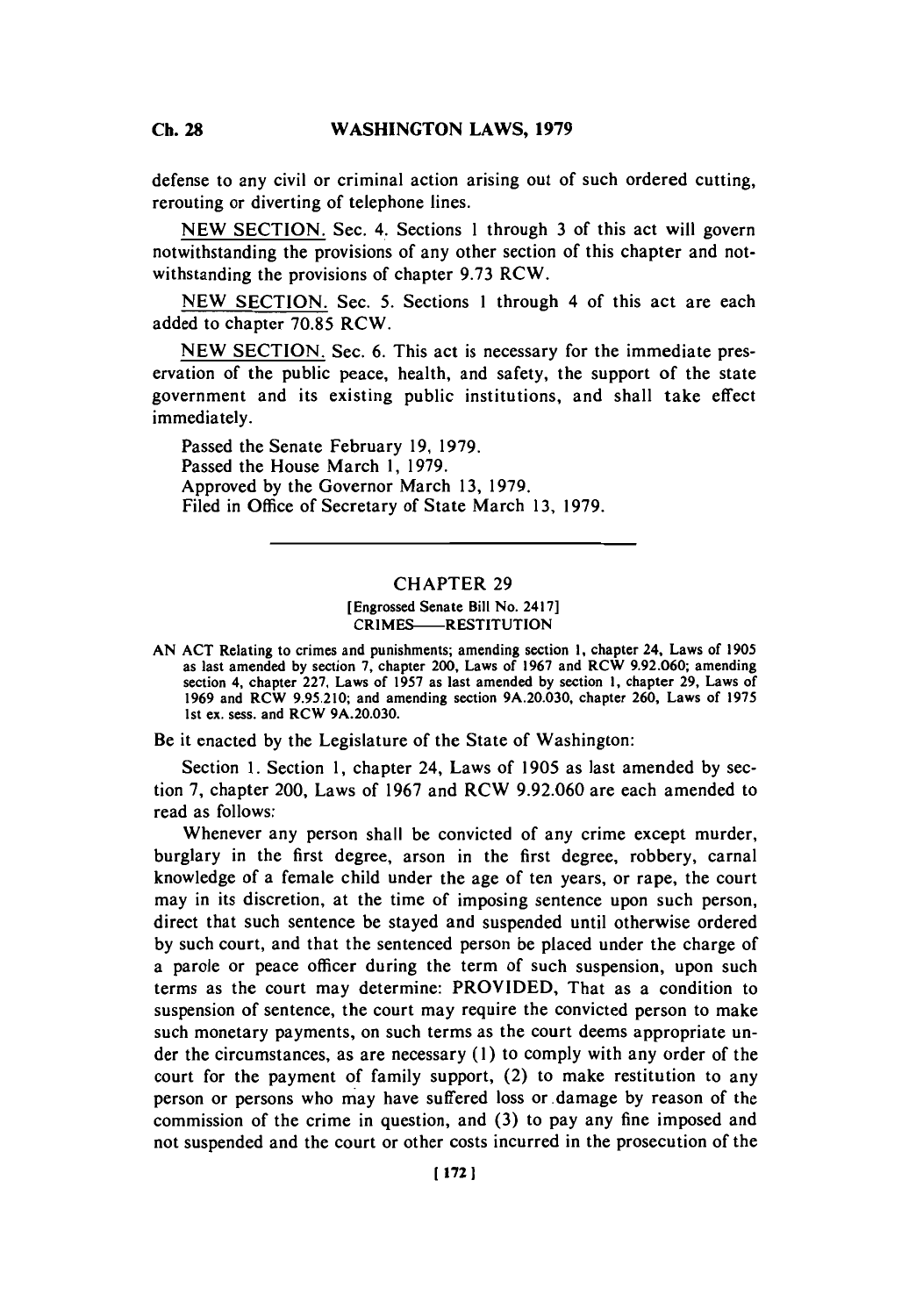case, including reimbursement of the state for costs of extradition if return to this state **by** extradition was required. In no case shall a sentence be suspended under the provisions of this section unless the person if sentenced to confinement in a penal institution be placed under the charge of a parole officer, who is a duly appointed and acting officer of the institution to which the person is sentenced: PROVIDED, That persons convicted in justice court may be placed under supervision of a probation officer employed for that purpose **by** the board of county commissioners of the county wherein the court is located. **If** restitution to the victim has been ordered under subsection (2) of this section, the officer supervising the probationer shall make a reasonable effort to ascertain whether restitution has been made as ordered. **If** restitution has not been made, the officer shall inform the prosecutor of that violation of the terms of the suspended sentence not less than three months prior to the termination of the suspended sentence.

Sec. 2. Section 4, chapter **227,** Laws of **1957** as last amended **by** section **1,** chapter **29,** Laws of **1969** and RCW **9.95.210** are each amended to read as follows:

The court in granting probation, may suspend the imposing or the execution of the sentence and may direct that such suspension may continue for such period of time, not exceeding the maximum term of sentence, except as hereinafter set forth and upon such terms and conditions as it shall determine.

The court in the order granting probation and as a condition thereof, may in its discretion imprison the defendant in the county jail for a period not exceeding one year or may fine the defendant any sum not exceeding one thousand dollars plus the costs of the action, and may in connection with such probation impose both imprisonment in the county jail and fine and court costs. The court may also require the defendant to make such monetary payments, on such terms as it deems appropriate under the circumstances, as are necessary **(1)** to comply with any order of the court for the payment of family support, (2) to make restitution to any person or persons who may have suffered loss or damage **by** reason of the commission of the crime in question, and **(3)** to pay such fine as may be imposed and court costs, including reimbursement of the state for costs of extradition if return to this state **by** extradition was required, and may require bonds for the faithful observance of any and all conditions imposed in the probation. The court shall order the probationer to report to the supervisor of the division of probation and parole of the department of institutions or such officer as the supervisor may designate and as a condition of said probation to follow implicitly the instructions of the supervisor of probation and parole. **If** the probationer has been ordered to make restitution, the officer supervising the probationer shall make a reasonable effort to ascertain whether restitu- tion has been made. **If** restitution has not been made as ordered, the officer shall inform the prosecutor of that violation of the terms of probation not